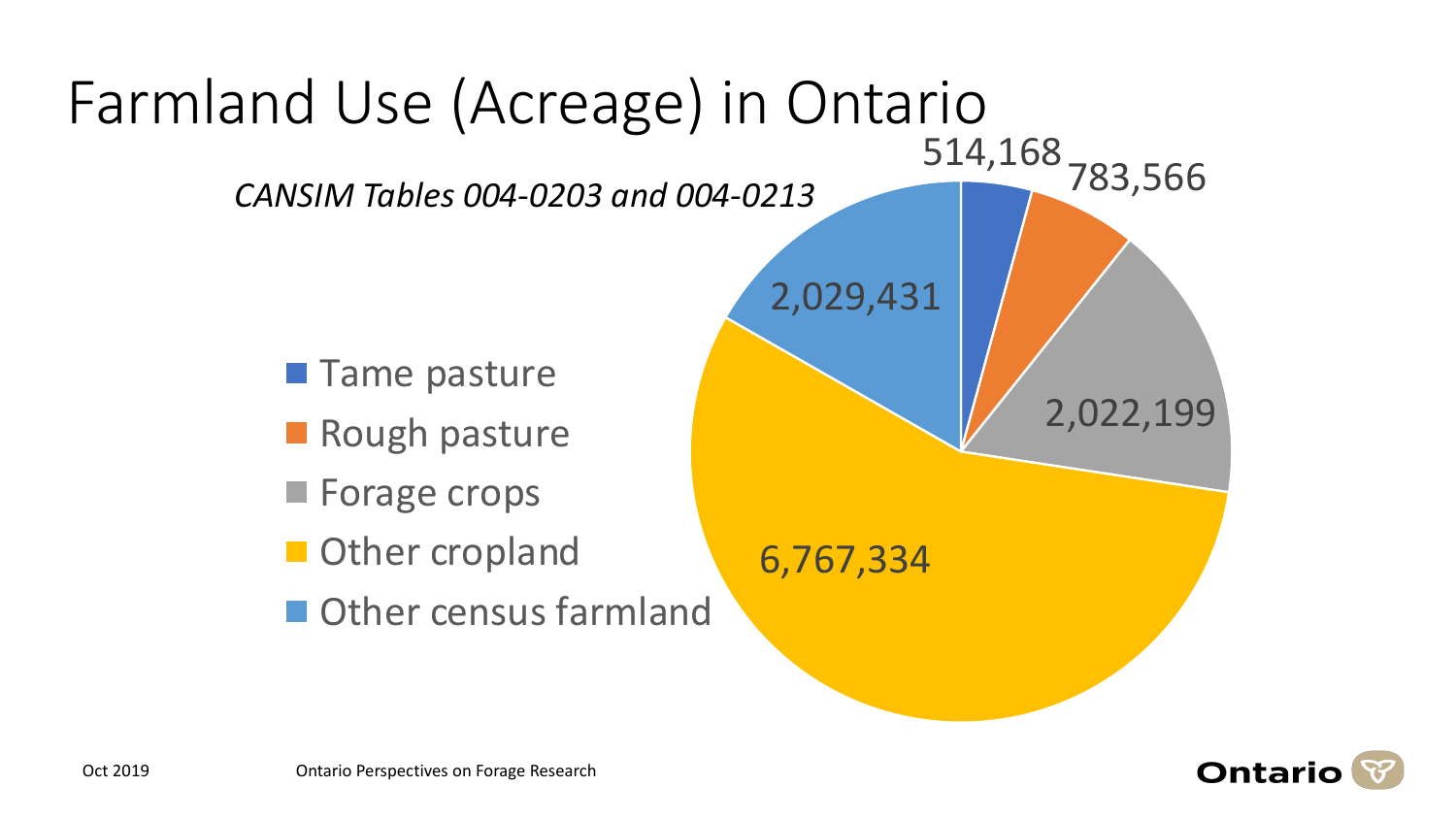## Ontario Livestock Sectors Reliant on Forages *Statistics Canada. Tables 32-10-0424-01, 32-10-0425-01, 32-10-0427-01*

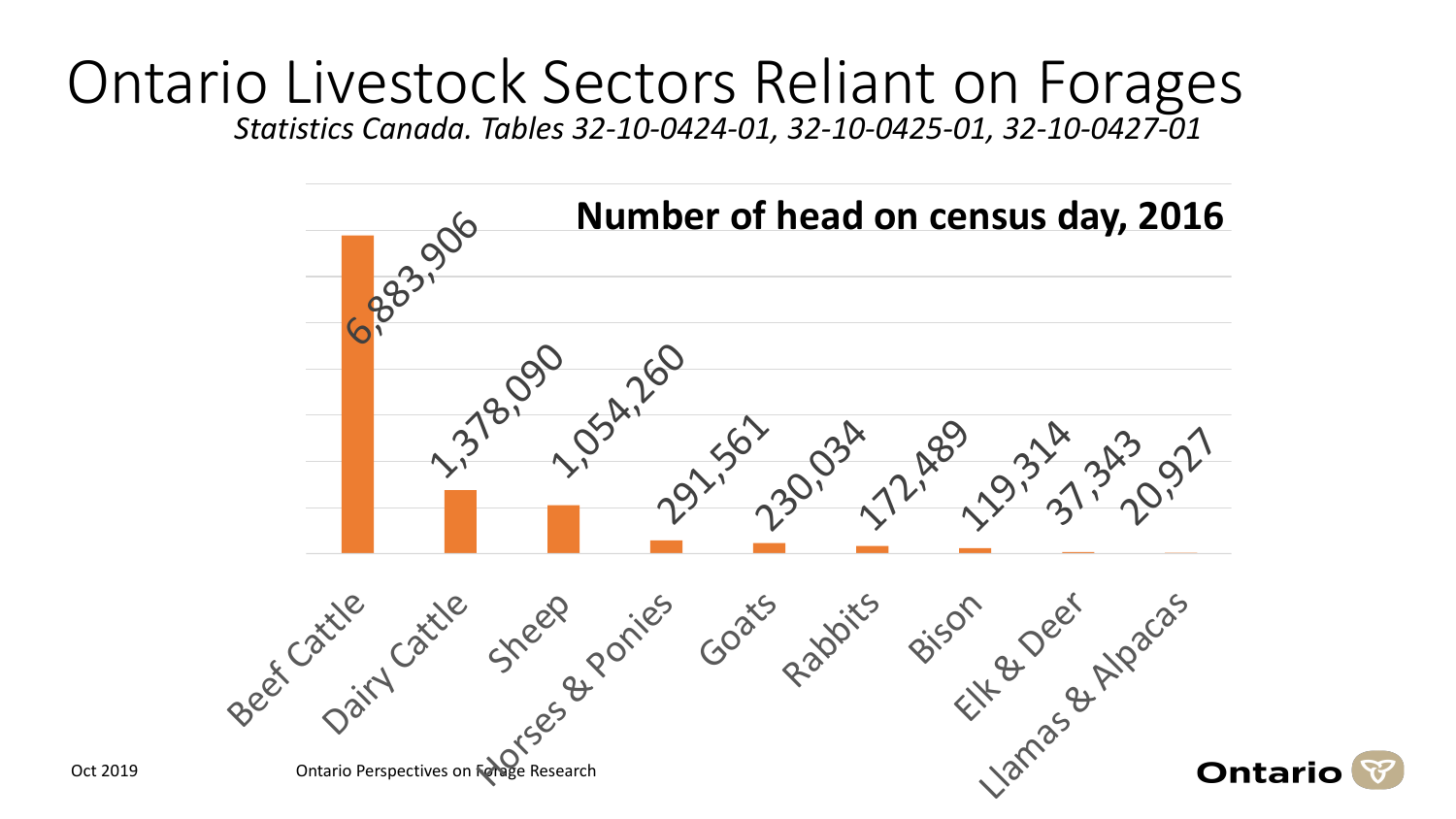## 2,783,443 1,297,734 130,649 39,543 **Soybeans** Grain Corn **Forage Crops** Major Field Crop Acres in Ontario *Statistics Canada. Table 32-10-0416-01 Hay and field crops*

2,022,199 2,162,004 1,538,968 **Cereals Pastures Edible Beans** ■ Canola